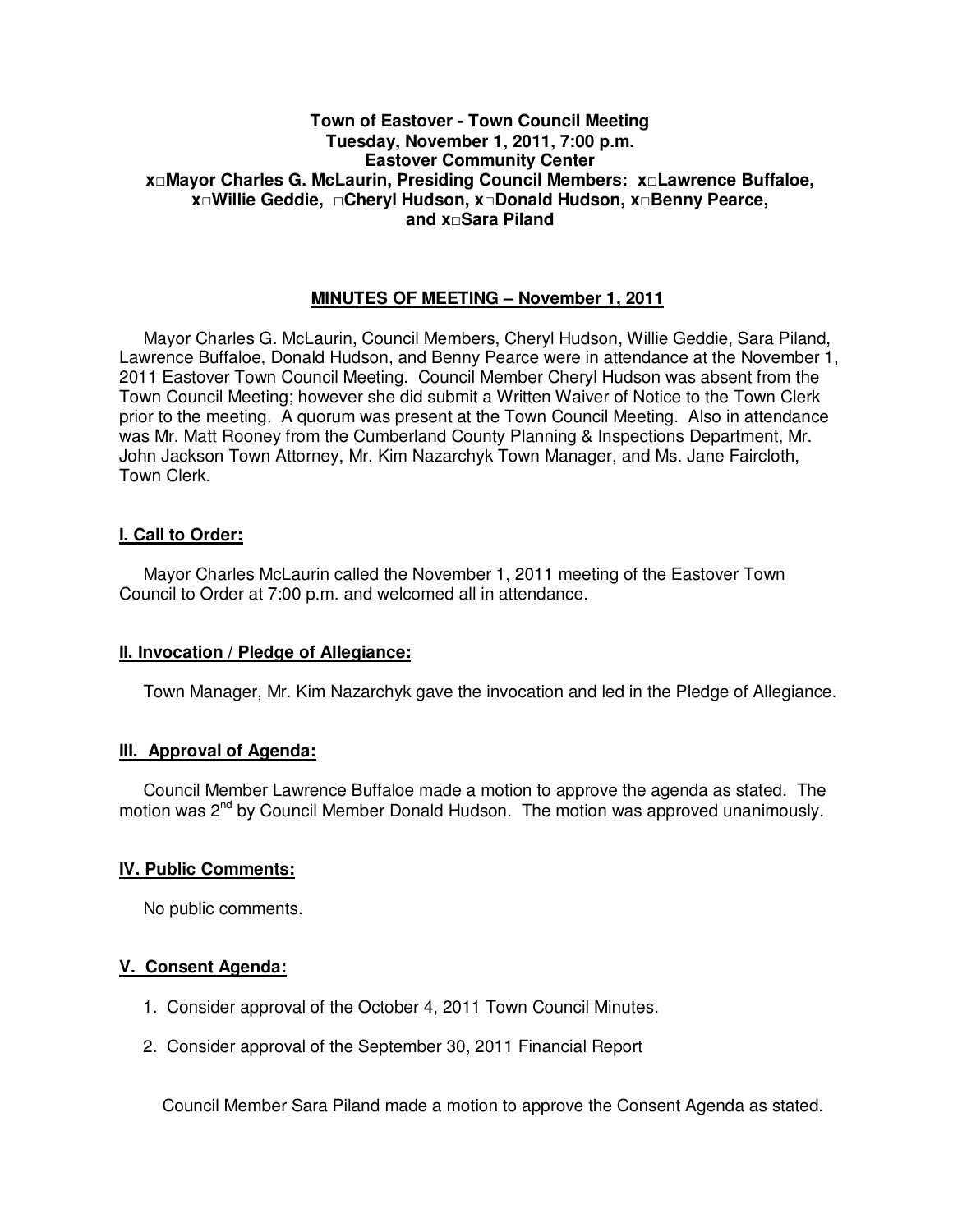The motion was  $2^{nd}$  by Council Member Willie Geddie. The motion was approved unanimously.

### **VI. Discussion Agenda:**

## **Agenda Item #1:**

### **Briefing by Mr. Morgan Johnson, Chairman of the Eastover Sanitary District.**

 Mr. Johnson updated the Council on the progress and changes of the Eastover Sanitary District. He stated that the Phase II customers have water effective October 13, 2011. He stated that many customers have already hooked up to the water system and are continuing to do so.

## **Agenda Item #2:**

## **Briefing by Mr. Danny Matthews, President Board of Directors, Eastover Fire Department.**

 Mr. Danny Matthews updated the Council concerning the funds of the Fire Department. He stated that this is a requirement after their audit. Mr. Matthews stated that they have had 604 calls inside the Town limits. He stated that they have 2 paid firefighters on duty 24 hours per day; 34 firefighters in all; 1 EMS; 5 Paramedics; 40 Certified Hazard Materials; and 17 rescue personnel.

 Mr. Matthews stated that October is Fire Prevention Month and they have been to schools, nursing facilities, churches and the scouts teaching about fire prevention. He stated that they still take blood pressure checks at the Fire Department. He also stated that they will install fire detectors for the elderly or change batteries for them.

#### **Agenda Item #3:**

 **PUBLIC HEARING - CASE NO. P11-45: REZONING OF 29.77 +/- ACRES FROM R40 RESIDENTIAL TO R20 RESIDENTIAL /DD DENSITY DEVELOPMENT /CZ CONDITIONAL ZONING DISTRICT FOR A 36 LOT RESIDENTIAL SUBDIVISION OR TO A MORE RESTRICTIVE ZONING DISTRICT; LOCATED ON THE NORTHEAST SIDE OF SR 1832 (MURPHY ROAD), NORTHWEST OF SR 1831 (BAYWOOD ROAD); SUBMITTED BY MARY B. RICE ON BEHALF OF BAGGETT FAMILY, LLC (OWNER). (EASTOVER)** 

Mayor Charles McLaurin **OPENED** the Public Hearing on Case No. P11-45.

 Mr. Matt Rooney from the Cumberland County Planning & Inspections Department briefed the Council on Case No. P11-45. He stated that the current zoning is R40, surrounded by RR and some R15 at Baywood & Murphy. The developer is proposing 36 lots with 1300 to 2000 sq feet. There will be an open space buffer on 3 sides of the property. The Planning Board approved a Conditional Zoning of R30 designation on a 6-1 vote. Mr. Rooney stated that there is a condition sheet attached to the Council's packet.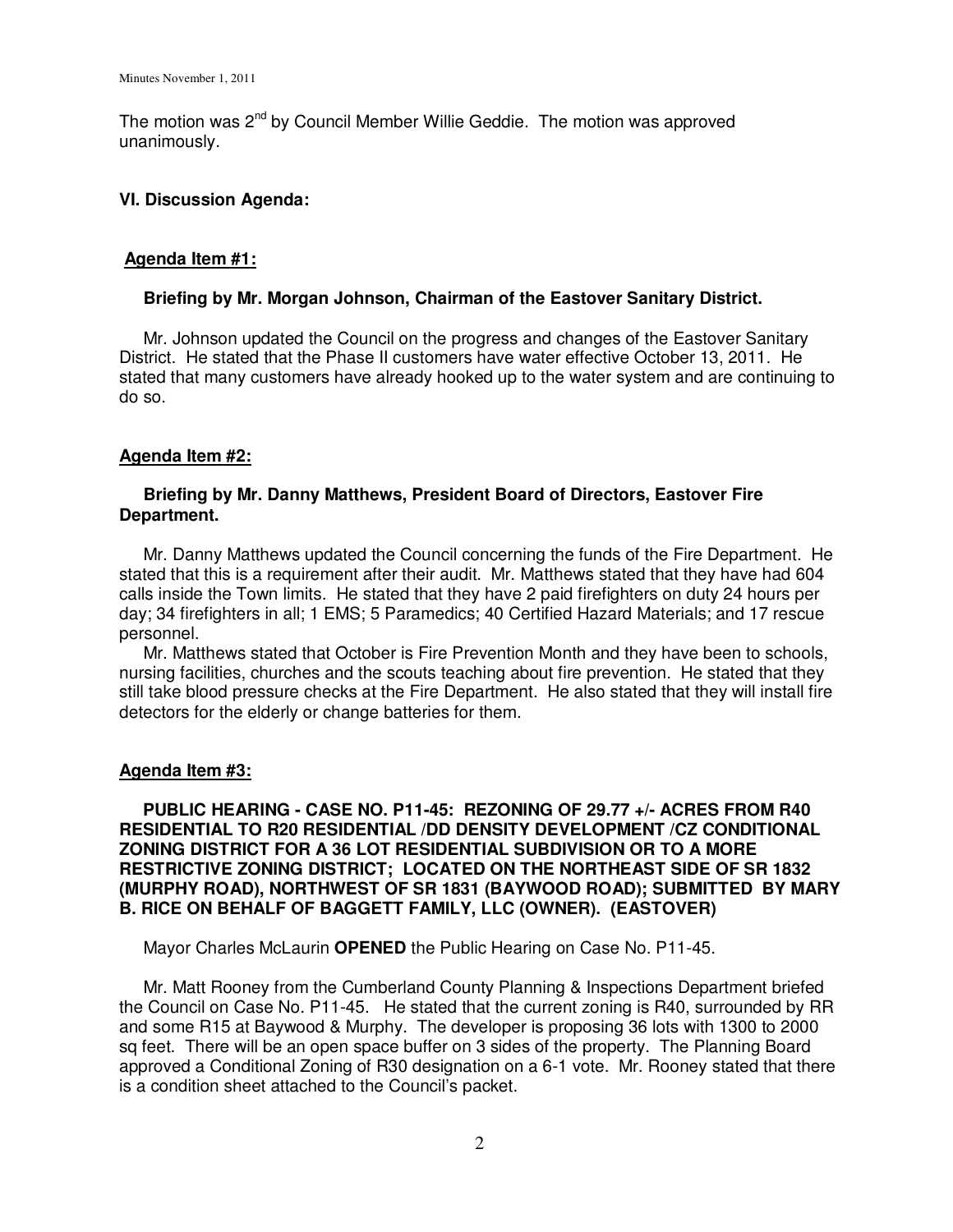Council Member Donald Hudson stated that he wanted to disclose that he lives on Murphy Road and he has no personal interest associated to Case No P11-45.

 There were two speakers signed up to speak **for** Case No.P11-45, and two speakers **against** Case P11-45.

 **Speaker #1 - FOR:** Mr. Talmage Baggett, 1839 Middle Road, Eastover, NC spoke for the Case presented. Mr. Baggett stated that when the property was zoned R40 there was no water available on this property, water is now available. He feels that the density with 40 % open space with private streets would be great for people downsizing. The houses will be one level, have hardwood floors, granite counter tops and be a gated community for seniors. Mr. Baggett stated that R30 is very reasonable and the only entrance is main access. People will see only green space from the road.

 **Speaker #2 - FOR:** Mr. Morgan Johnson, 1610 Beard Road, Eastover, NC spoke for Case No P11-45. Mr. Johnson stated that Eastover Sanitary District did concur on issue and the developer is required to hook-up to this subdivision. He stated that water is available and ESD is prepared to service. A fire hydrant will be required every 500 feet.

 **Speaker #3 - AGAINST:** Mr. Gene Bracey, 3814 Murphy Road, Eastover, NC spoke against Case No. P11-45. Mr. Bracey stated that he has watched traffic volume on Murphy Road increase tremendously over the years. He stated that to change the zoning to R30 is putting more density in the area. He said he cannot change the R40 zoning but is thoroughly against R30 zoning. He stated he wants to keep the area rural.

 **Speaker #4 – AGAINST:** Mrs. Gail Godwin spoke against Case P11-45. She stated that she has heard that growth is coming, so get ready. She stated that changing the R40 zoning to R30 will affect her rights. She said she and her neighbors want to keep it rural.

#### There were **no rebuttal speakers**.

 The Mayor asked for discussion from the council. Council Member Sara Piland stated that R40 zoning the developer could clear-cut the property. R20 and R30 Residential would protect the Green-space. Conditional Zoning is reasonable and a Homeowners Association will maintain the green space.

 Council Member Sara Piland asked Mr. Baggett if a turn lane will be required. Mr. Baggett stated that if DOT requires one, he will comply.

 Council Member Benny Pearce stated that the Land Use Plan should be updated to add a clause allowing a more favorable use of land. Council Member Pearce made a motion to amend the Land Use Plan to add a more favorable conditional use zoning density development plan. The motion was  $2^{nd}$  by Council Member Sara Piland. The motion was approved unanimously.

 Council Member Lawrence Buffaloe made a motion to **close the Public Hearing** on Case No. P11-45. The motion was 2<sup>nd</sup> by Council Member Sara Piland. The motion was approved unanimously.

 Council Member Sara Piland stated that I move that the Eastover Town Council finds that this Conditional Use District Application is reasonable, neither Arbitrary nor unduly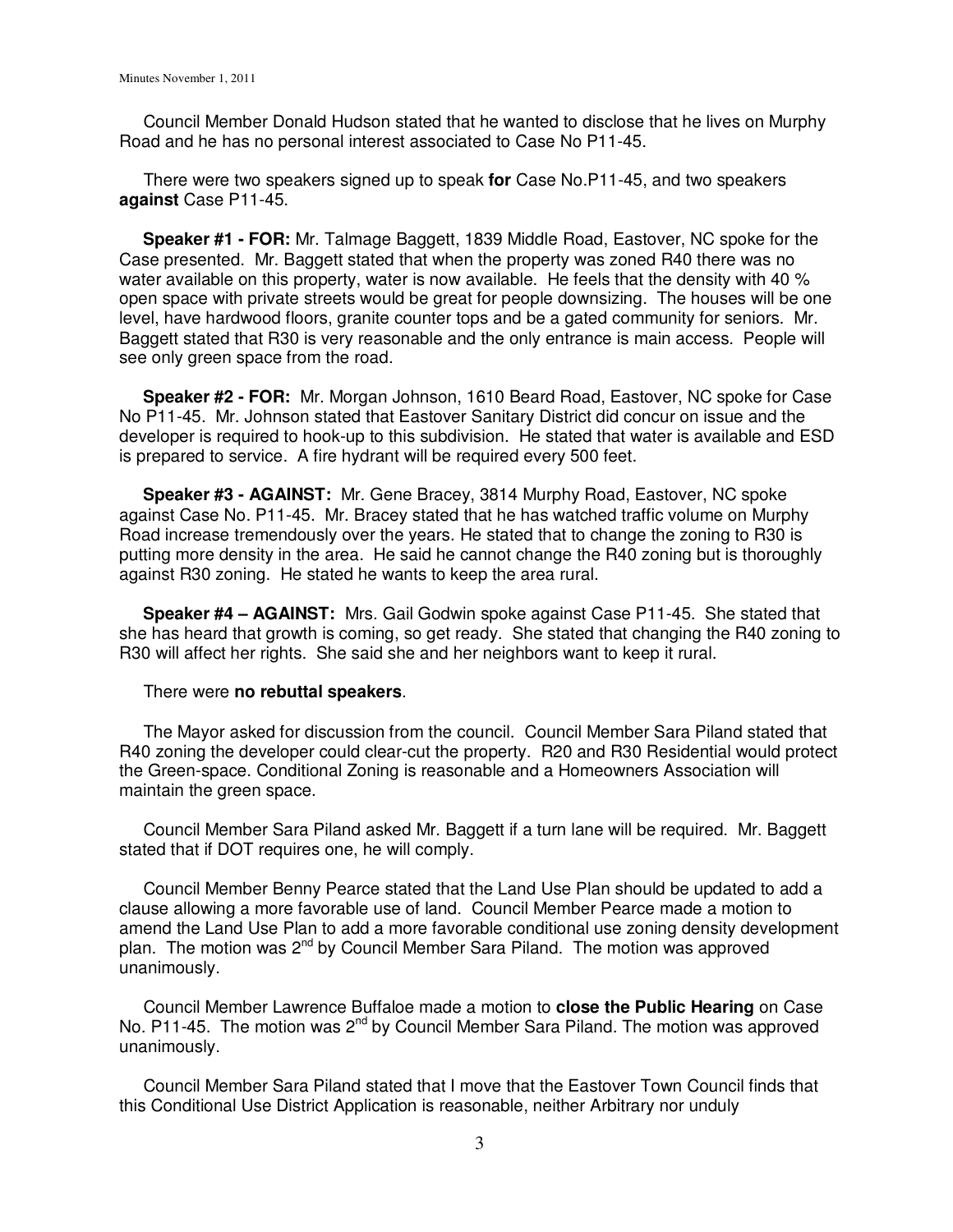discriminatory, and in the public interest, and that the Conditional Use(s) be approved or deleted as described in the Staff Agenda Memorandum The motion was  $2<sup>nd</sup>$  by Council Member Benny Pearce. The motion was approved unanimously.

### **Agenda Item #4:**

#### **Discussion of extension of the copier contract with Herald Office Systems.**

 Mr. Nazarchyk stated that our copier contract with Herald Office Systems needs to be updated. Herald Office Systems gave three options, they are as follows:

Option #1. Purchase the current machine.

Option #2. Buy a new machine.

 Option #3. Keep the machine we have and pay one lease unit per year at \$164.00 with a \$34.00 monthly charge.

Mr. Nazarchyk stated that he recommended Option #3.

 Council Member Benny Pearce made a motion to approve Option #3 for the Town. The motion was 2<sup>nd</sup> by Council Member Lawrence Buffaloe. The motion was approved unanimously.

## **Agenda Item #5:**

#### **Discussion regarding changing the name of Bus Street.**

 Mr. Nazarchyk stated that for the Town to obtain Powell Bill funds it must own a street. He stated five names were submitted to the Department of Transportation (DOT) and Cumberland County as required to name the street portion owned by the Town. The Council agreed that the name should be the original name "Bus Street". He stated that Mt Zion Lane was also submitted as one of the choices. Mt. Zion Church has requested that the Town change the name from Bus Street to Mt. Zion Lane. Mr. Nazarchyk stated that to change the name now would require a 51% agreement by the owners of the adjoin property and a survey must be done.

 Council Member Donald Hudson made a motion to authorize the Town Manager to start the process of changing the name to Mr. Zion Lane. The motion was 2<sup>nd</sup> by Council Member Sara Piland. The motion was approved unanimously.

#### **VII. Receive Mayors Update**:

 Mayor McLaurin stated that the Civic Club has \$2500 for the deck at Talley Woodland Park. He stated that the County could give a waiver on the handicapped parking at the Park. He also stated that the Town has approximately \$19,000 left in funds for the Talley Woodland Park.

 Mayor McLaurin stated that the Flag Pole that was at the Community Center was donated to the Ball Field.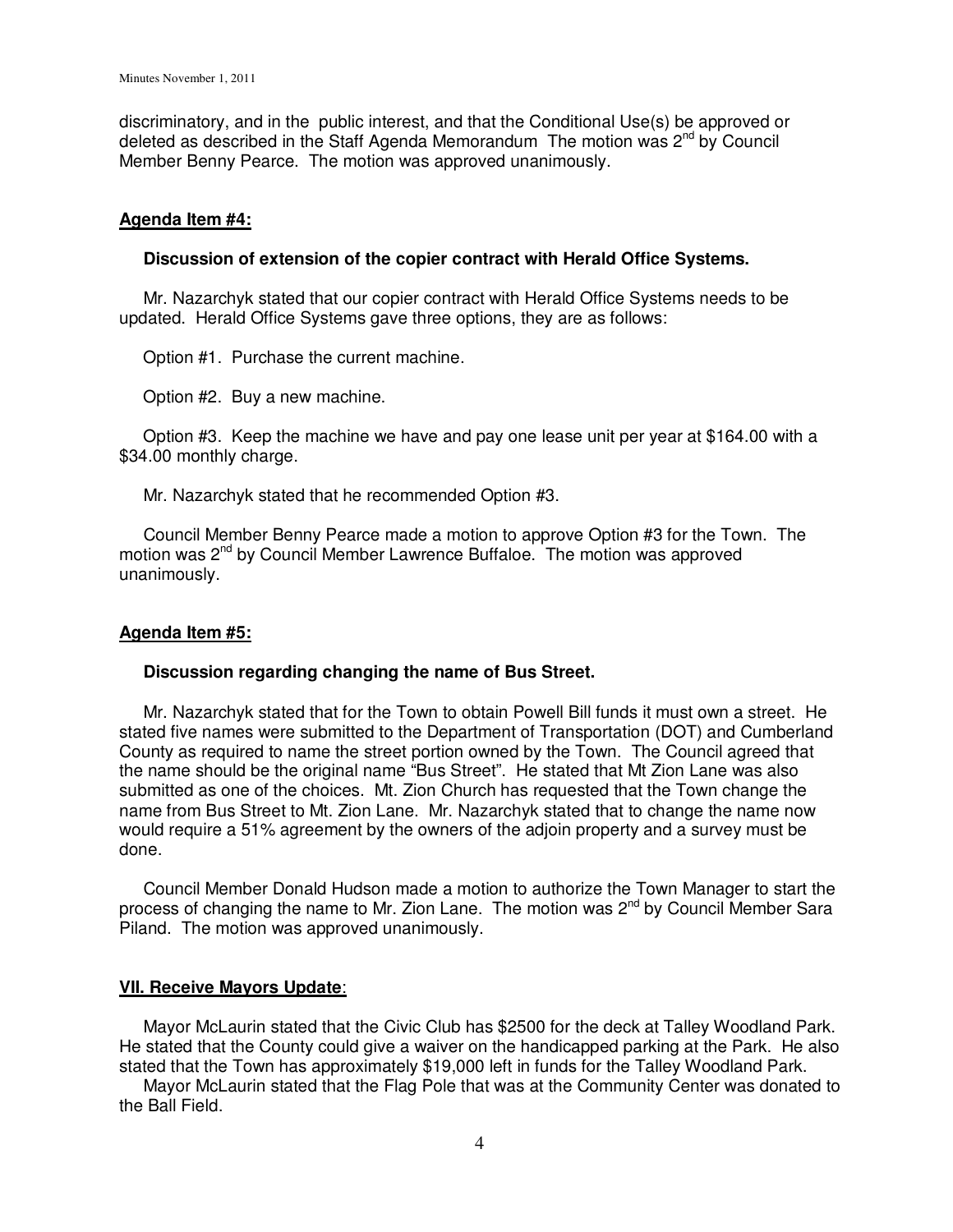Mayor McLaurin stated that two AC Units were stolen from the Community Center last week. The Town's Insurance paid \$7373 toward the purchase of two new units. The insurance did not pay the sales tax, or the \$1000 deductable. The Town has had a steel cage put over the two new units to keep them from being stolen again.

 Mayor McLaurin stated that WRAL TV has donated 48 azaleas to the "Dig-A-Bit" Garden Club. The Garden Club planted the azaleas in the Talley Woodland Park.

### **VIII. Receive Council Members Updates:**

 Council Member Sara Piland stated that the Town had granted funds to purchase 165 cupcakes for Cape Fear High School faculty, security staff, and Deputies, due to the recent tragedy at the school.

 Attorney Jackson stated that a line item in the Budget for the Town Manager to contract. This would delegate authority to the Town Manager to spend up to this specific line item in the budget.

### **IX. ReceiveTown Managers Update:**

 Mr. Nazarchyk stated that we did receive a good audit report. He stated that the LGC did approve our audit for the Town. He stated that David Maxwell, CPA from the firm McFadyen & Sumner CPAs, PA will present the Budget Report to the Town Council at our December Town Council Meeting.

 Mr. Nazarchyk stated that Mr. Bob Segal, CPA we contracted with to find funds for the Town stated that we are not getting property tax from several entities.

## **X. CLOSED SESSION: As allowed in General Statue 143-318.11.**

 Mayor McLaurin asked for a motion to **CLOSE the CLOSED SESSION** and return to **REGULAR SESSION** by Council Member Sara Piland. The motion was 2<sup>nd</sup> by Council Member Lawrence Buffaloe. The motion was approved unanimously.